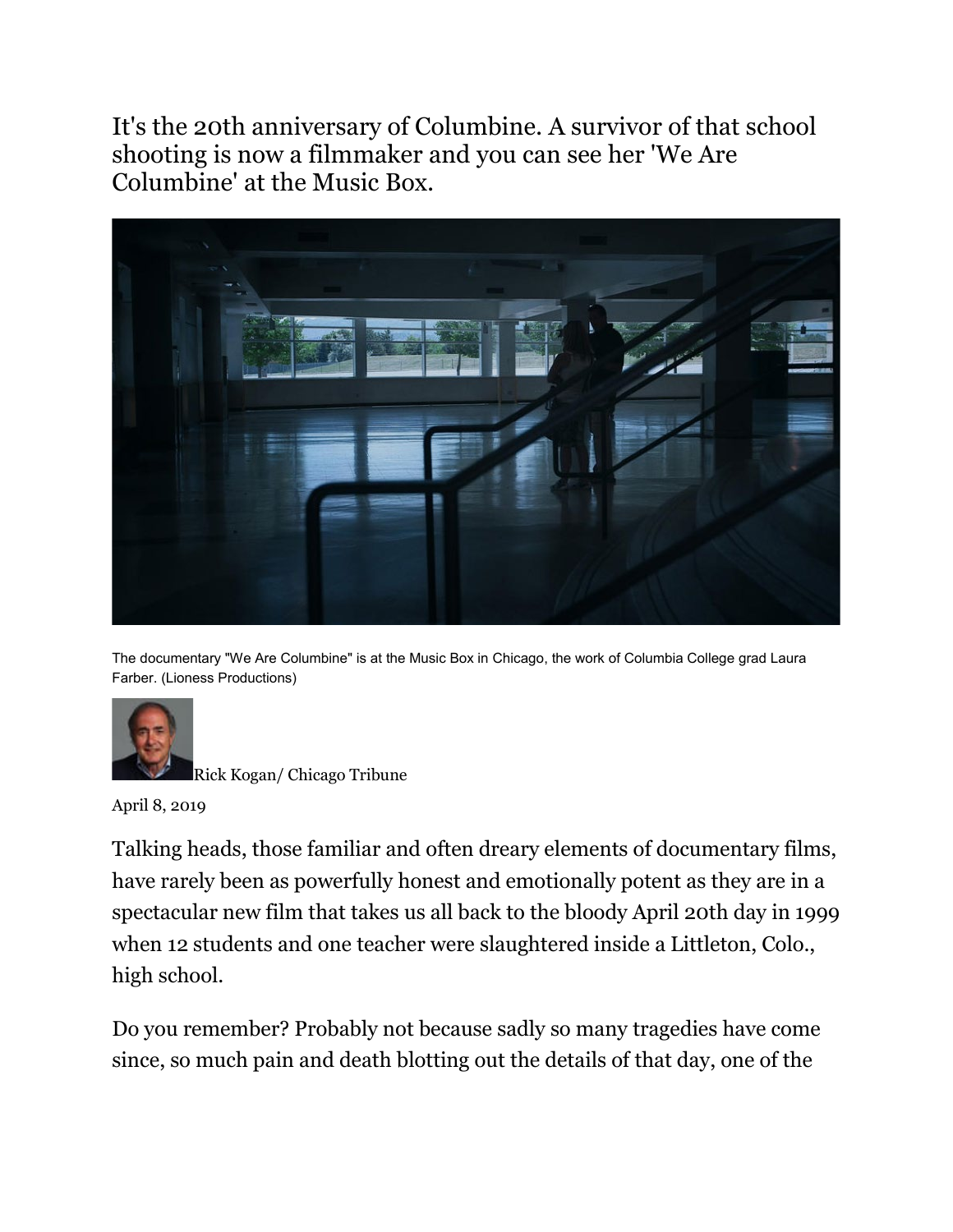first of what has become an ever growing stack of sorrow. If we remember at all we remember the events, not the people.

That is one of the many reasons you should see ["We Are Columbine,"](https://wearecolumbinefilm.com/about-the-film/) which is having a special showing at the Music Box Theatre the same day it becomes available on iTunes.

It is the work of filmmaker Laura Farber who brings to it a unique perspective. She is a survivor of that horrible day and so are the people she features in her film. We meet Frank DeAngelis, the principal at the time of the shooting, who remained at the school for 15 more years, and Kiki Leyba, an English teacher still on the job. Four others — Gus D'Arthenay, Jaimi Norden, Amy Staley and Zach Martin — were Farber's classmates.

The five of them were young then, 14- or 15-year-old freshman, and we see them in old photos and film clips, fresh-faced and innocent. And we see them now, good-looking young people in their early 30s and not scarred in any obvious ways until they start to talk about their feelings. All of the interview subjects obviously trusted Farber but all echo with the words of Staley, who says, "I think talking about it more personally is difficult. I think it always will be."

Serving as one of the film's executive producers is local filmmaker / writer / teacher Tom Weinberg, who says, "Laura's work on this film really began 17 years ago when she was a student of mine in a Columbia College documentary class. It could only have been made by someone who lived through the tragedy. She has been passionately committed to the film for many years and it shows."

After graduating from Columbia, Farber worked as a freelance producer on shows for various cable networks and now runs her own production company. This is her first film and it sets the bar high.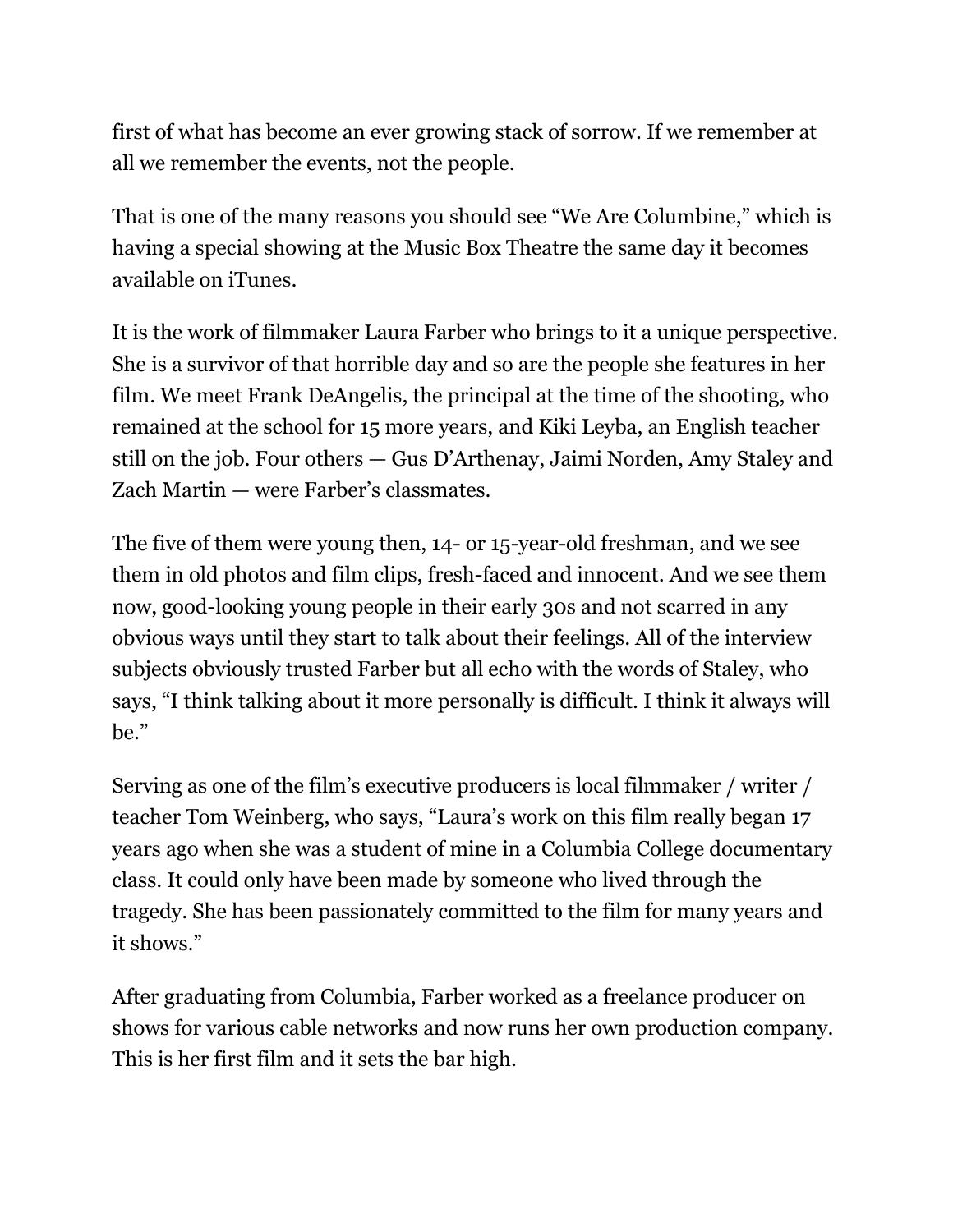Though she had shared some of her Columbine history with Weinberg, this film did not really began to take shape until Farber decided to attend the 10th reunion of her 2002 graduating class. She reconnected with former friends, the cameras rolled, and the memories flowed with chilling details and intense intimacy.

Memories of what it was like on that April day, of shots fired, hiding places found and fear.

Memories of running from the school, hands held high.

Memories of the voracious and insensitive media mob that descended on the school and the town and its children. And of the tour buses that would stop so passengers could snap photos.

Memories of returning to the school after attending classes at a nearby high school. With its new security rules and regulations, it "felt like a prison." Adjustment was painful, as principal DeAngelis recalls, "Being engulfed in the darkness of it, the sense of terror. It took four weeks for me to be able to walk out of my office without crying."

Wisely, there is no mention of the killers, who committed suicide after the slaughter, and though the film does, as it must, use archival footage of the news coverage, it does so judiciously.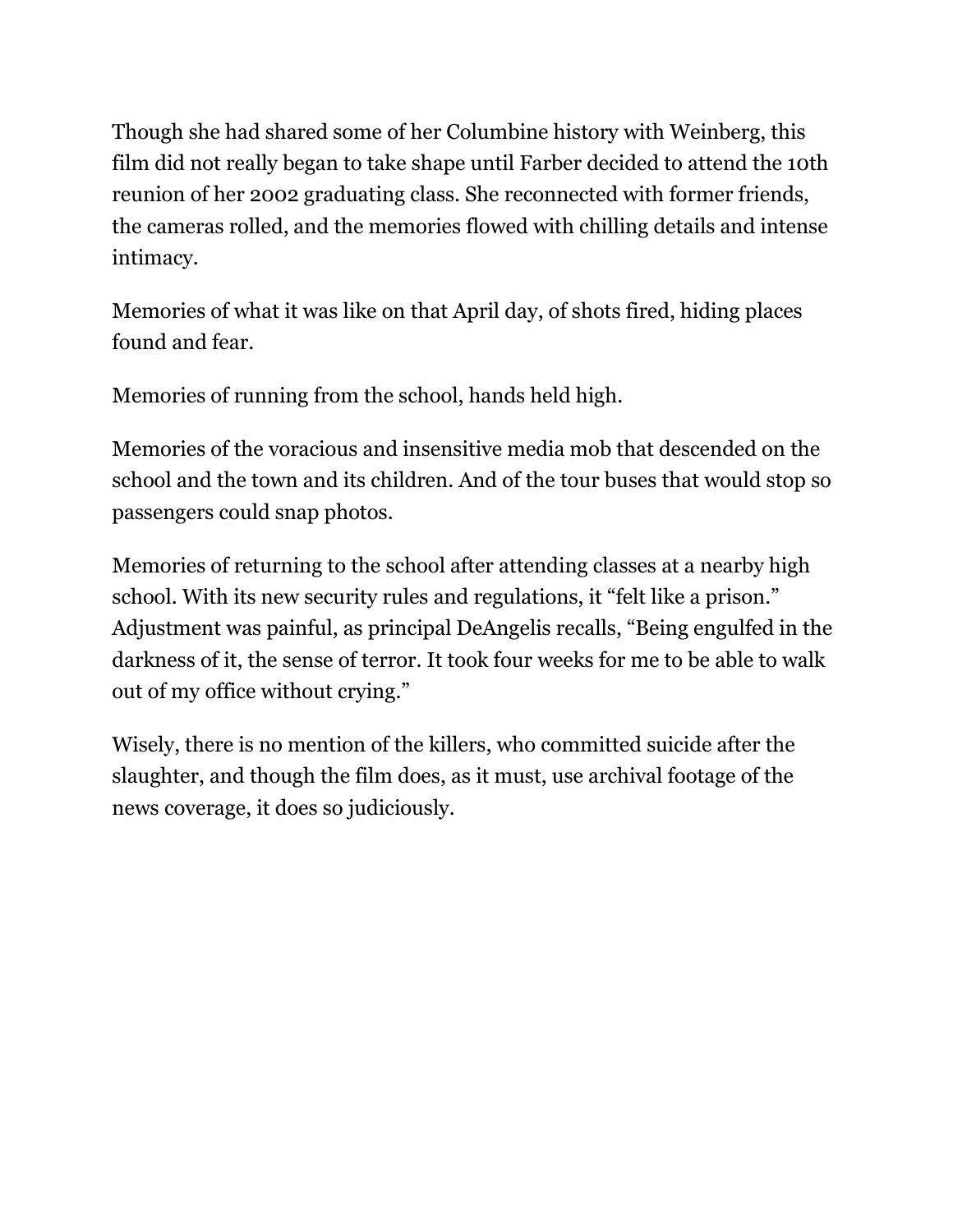

Then-principal Frank DeAngelis in the documentary "We Are Columbine." (Lioness Productions)

One has to remember that in 1999 people lacked the dubious "advantages" of being able to open up on Facebook, Twitter and the like. Most of the survivors held their emotions tight, in private, personal places.

This film gives them the chance to share. It was obviously tough on them all. Tears are shed on camera and as Farber [told my colleague Tracy Swartz](https://www.chicagotribune.com/entertainment/chicagoinc/ct-ent-we-are-columbine-laura-farber-20180418-story.html) last year, "When I went back to film, I was so excited just because I've been dreaming to make my own documentary since I graduated. But I had a very strong visceral reaction to being there in that space that I didn't anticipate. I got super ill the first day of filming and couldn't perform one of the walkthroughs … that first day because I was laying on the couch in the teacher's lounge trying not to puke anymore."

Farber's former classmates are appealing and thoughtful and she says what she filmed are "their individual memories, our truth. It's about what we are saying, as much as it is about the fact that we are saying it."

There have been struggles on the way to recovery but all appear to have productive lives as a nurse, a social worker, a musician and a teacher, the latter one of five survivors who currently teach at the high school.